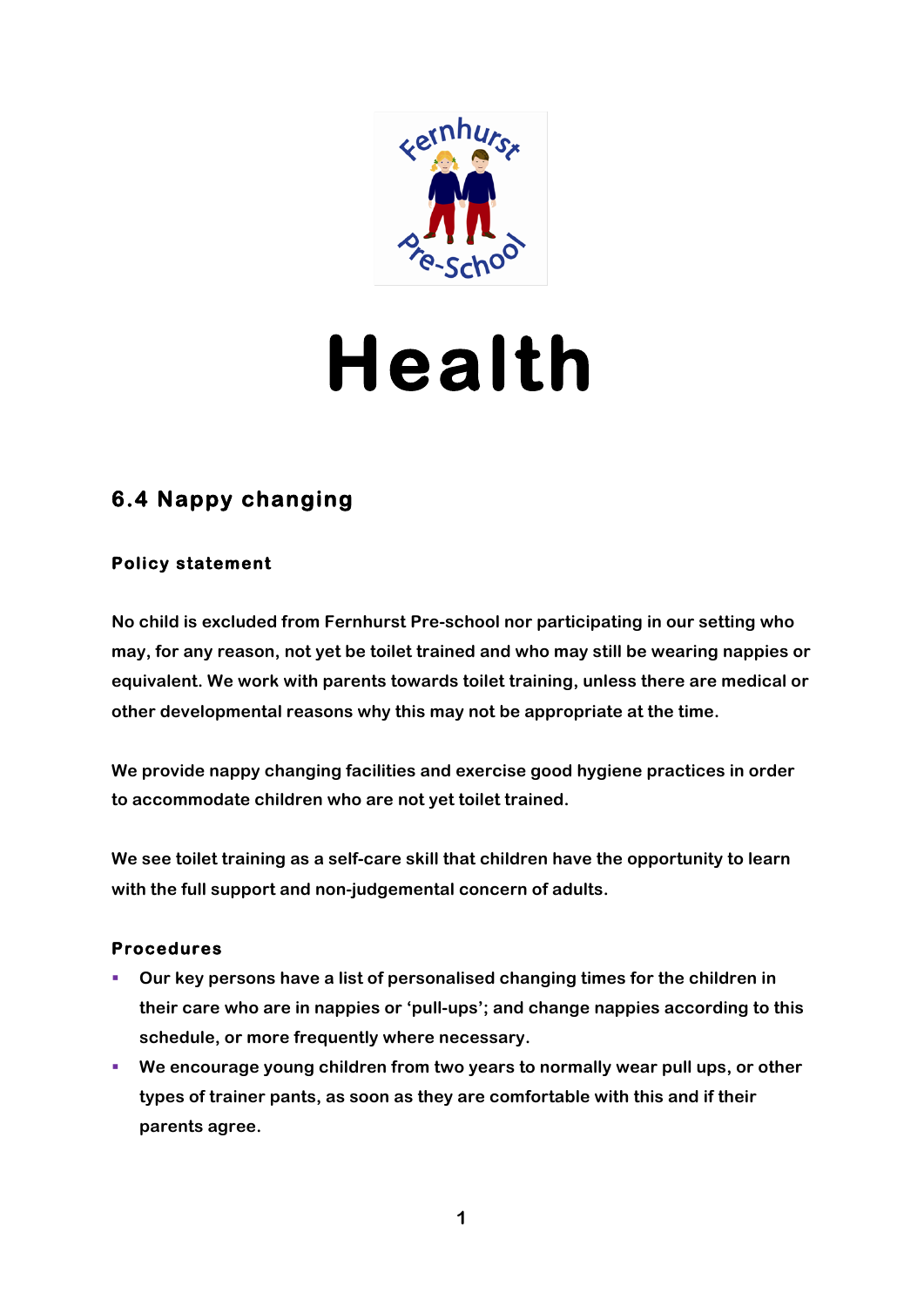- § **Our key persons undertake changing children in their key groups; back up key persons change them if the key person is absent.**
- § **Babies and young children are changed within sight of other staff whilst maintaining their dignity and privacy at all times.**
- § **Our changing area is warm, with a safe area to lay children and no bright lights shining down in their eyes.**
- § **Each child has their own bag to hand with their nappies or pull ups and changing wipes.**
- § **Our staff put on gloves and aprons before changing starts and the areas are prepared. The changing mat is cleaned and wiped down after every use.**
- **EXTERF All our staff are familiar with our hygiene procedures and carry these out when changing nappies.**
- § **Our staff never turn their back on a child or leave them unattended whilst they are on the changing mat.**
- § **We are gentle when changing; we avoid pulling faces and making negative comments about 'nappy contents'.**
- § **We do not make inappropriate comments about children's genitals when changing their nappies.**
- § **In addition, we ensure that nappy changing is relaxed and a time to promote independence in young children.**
- § **We encourage children to take an interest in using the toilet; they may just want to sit on it and talk to a friend who is also using the toilet.**
- § **We encourage children to wash their hands, and have soap and towels to hand. They should be allowed time for some play as they explore the water and the soap.**
- § **We do not use anti-bacterial hand wash liquid or soap for young children; young skin is quite delicate and anti-bacterial products kill off certain good bacteria that children need to develop their own natural resistance to infection.**
- § **Older children access the toilet when they have the need to and are encouraged to be independent.**
- We dispose of nappies and pull ups hygienically. Any soil (faeces) in nappies or **pull ups is flushed down the toilet and the nappy or pull up is bagged and put in the bin. Cloth nappies, trainer pants and ordinary pants that have been wet or soiled are rinsed and bagged for parents to take home.**